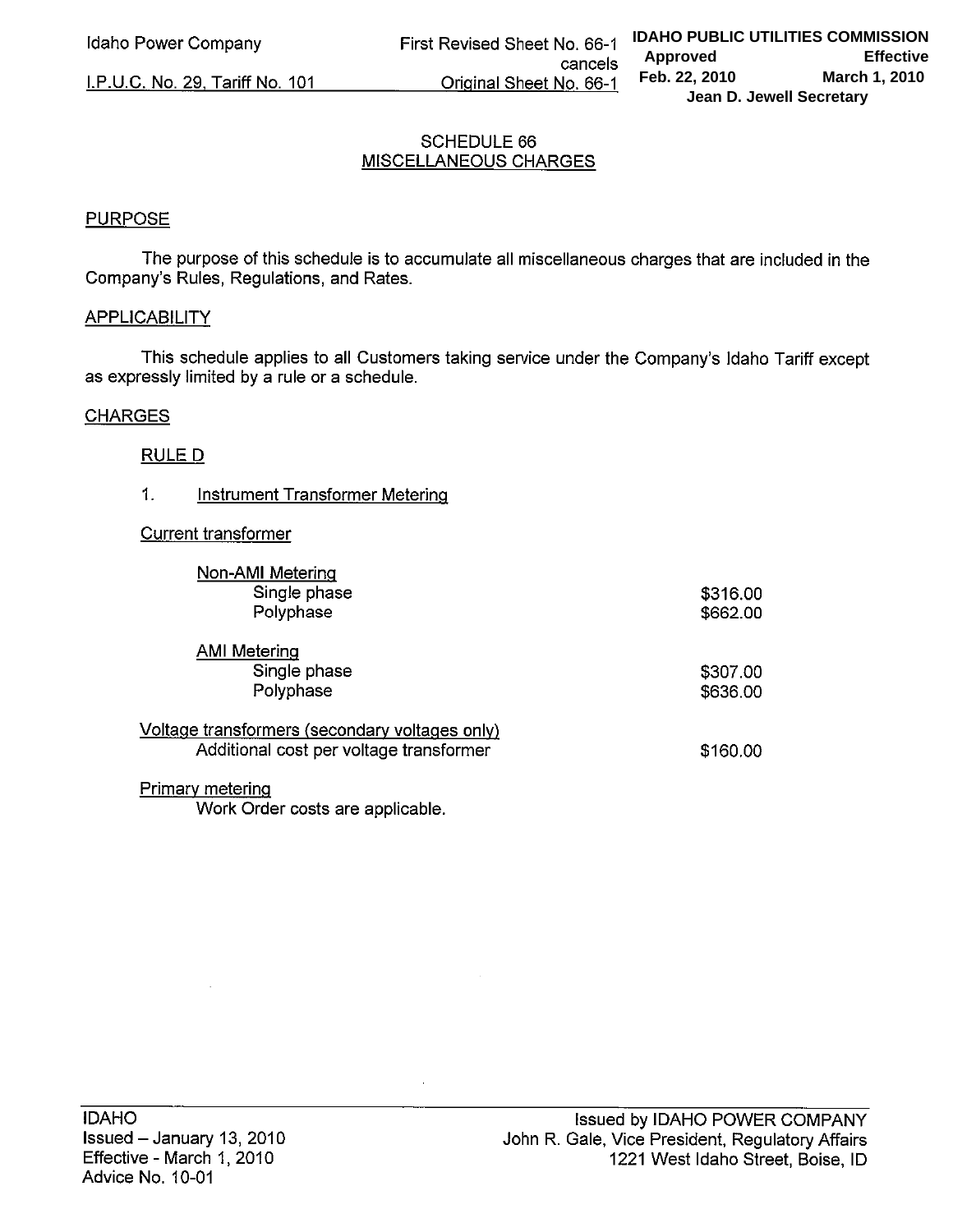**Cancels** I.P.U.C. No. 29, Tariff No. 101 Third Revised Sheet No. 66-2

# SCHEDULE 66 MISCELLANEOUS CHARGES

# CHARGES (Continued)

2. Off-Site Meter Reading Service

|    | <u><b>Site Meter Redding Oct vice</b></u>                                                                                                                                                   |                                                          |
|----|---------------------------------------------------------------------------------------------------------------------------------------------------------------------------------------------|----------------------------------------------------------|
|    | Single-Phase, Non-Demand Metering<br>Class 200 R300 Register (standard metering)<br>Class 320 R300 Register (standard metering)<br>Class 10 R300 Register (instrument transformer metering) | \$3.65 per month<br>\$4.40 per month<br>\$4.40 per month |
|    | Installation Fee (payable with first monthly payment)<br>Removal Fee (if removed within 90 days of installation)                                                                            | \$25.00<br>\$25.00                                       |
| 3. | <b>Load Profile Metering</b>                                                                                                                                                                |                                                          |
|    | <b>Pulse Output Service</b>                                                                                                                                                                 |                                                          |
|    | With an existing Electronic Demand Meter<br>Without an existing Electronic Demand Meter                                                                                                     | \$5.00 per month<br>\$13.00 per month                    |
|    | Installation Fee (payable with first monthly payment)<br>Removal Fee (if removed within 36 months of installation)                                                                          | \$70.00<br>\$60.00                                       |
|    | <b>Load Profile Recording Service</b><br>With an existing Electronic Demand Meter<br>Without an existing Electronic Demand Meter                                                            | \$17.50 per month<br>\$25.50 per month                   |
|    | Installation Fee (payable with first monthly payment)<br>Removal Fee (if removed within 36 months of installation)                                                                          | \$80.00<br>\$60.00                                       |
|    | <b>Enhanced Metering Information Service</b><br>With an existing Electronic Demand Meter<br>Without an existing Electronic Demand Meter                                                     | \$5.00 per month<br>\$13.00 per month                    |
|    | Installation Charge (pre-paid)<br>Removal Fee (if removed within 36 months of installation)                                                                                                 | <b>Work Order Costs</b><br>\$60.00                       |
|    |                                                                                                                                                                                             |                                                          |

5. Surge Protection Device Services Surge Protection Device Installation or Removal Charge  $$43.00$ Surge Protection Device Customer Visit Charge \$25.00

4. Special Meter Tests Requested by the Customer \$30.00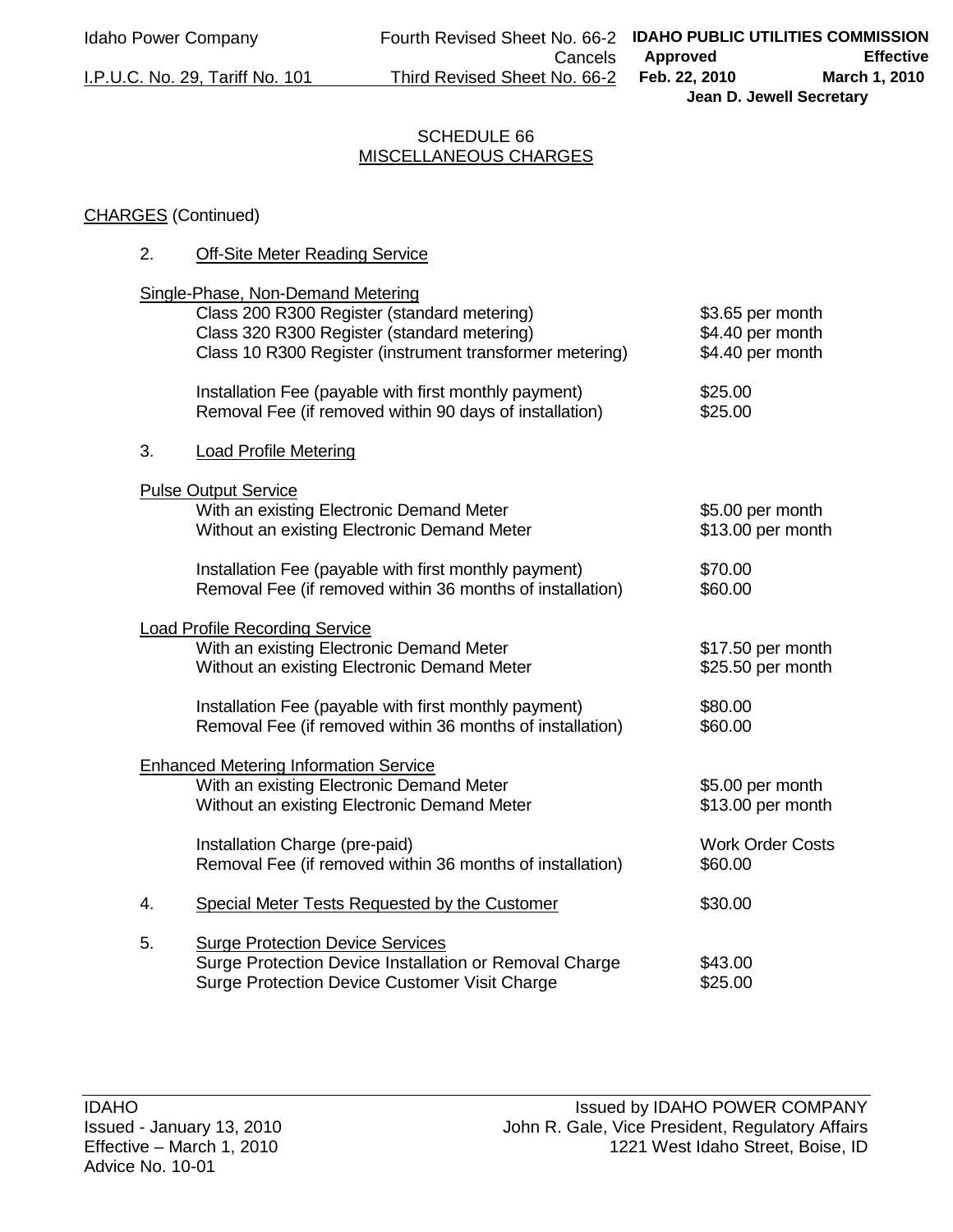Idaho Power Company Sixth Revised Sheet No. 66-3 Cancels

I.P.U.C. No. 29, Tariff No. 101 Fifth Revised Sheet No. 66-3

**IDAHO PUBLIC UTILITIES COMMISSION Approved Effective May 21, 2018 June 1, 2018 Per O.N. 34046 Diane M. Hanian Secretary** 

# SCHEDULE 66 MISCELLANEOUS CHARGES (Continued)

## CHARGES (Continued)

RULE F (all times are stated in Mountain Time)

| 1. | Service Establishment Charge                                                                                                                             | \$20.00                        |
|----|----------------------------------------------------------------------------------------------------------------------------------------------------------|--------------------------------|
| 2. | <b>Continuous Service Reversion Charge</b>                                                                                                               | \$10.00                        |
| 3. | <b>Field Visit Charge</b><br>Schedules 1, 3, 4, 5, 6, 7, 8, 9<br>Schedules 15, 19, 24, 40, 41, 42                                                        | \$20.00<br>\$40.00             |
| 4. | Service Connection Charge<br>Schedules 1, 3, 4, 5, 6, 7, 8, 9<br>Monday through Friday<br>7:30 am to 6:00 pm<br>6:01 pm to 9:00 pm<br>9:01 pm to 7:29 am | \$20.00<br>\$45.00<br>\$80.00  |
|    | Company Holidays and Weekends<br>7:30 am to 9:00 pm<br>9:01 pm to 7:29 am                                                                                | \$45.00<br>\$80.00             |
|    | Schedules 15, 19, 24, 40, 41, 42<br>Monday through Friday<br>7:30 am to 6:00 pm<br>6:01 pm to 9:00 pm<br>9:01 pm to 7:29 am                              | \$40.00<br>\$65.00<br>\$100.00 |
|    | Company Holidays and Weekends<br>7:30 am to 9:00 pm<br>9:01 pm to 7:29 am                                                                                | \$65.00<br>\$100.00            |
|    | <b>Remote Service Connection</b><br>All schedules, all days, all times                                                                                   | \$13.00                        |

The following is a list of company-recognized holidays and the dates they are observed: New Year's Day (January 1), Martin Luther King Jr. Day (third Monday in January), President's Day (third Monday in February), Memorial Day (last Monday in May), Independence Day (July 4), Labor Day (first Monday in September), Thanksgiving Day (fourth Thursday in November), and Christmas Day (December 25). When a holiday falls on Saturday the previous Friday will be observed, when a holiday falls on a Sunday, the following Monday will be observed.

## RULE G

|  | <b>Returned Check Charge</b> | \$20.00 |
|--|------------------------------|---------|
|--|------------------------------|---------|

2. Late Payment Charge 12 percent per annum, or

one percent per month.

IDAHO IDAHO ISSued by IDAHO POWER COMPANY Issued per Order No. 34046 Timothy E. Tatum, Vice President, Regulatory Affairs Effective – June 1, 2018 1221 West Idaho Street, Boise, Idaho